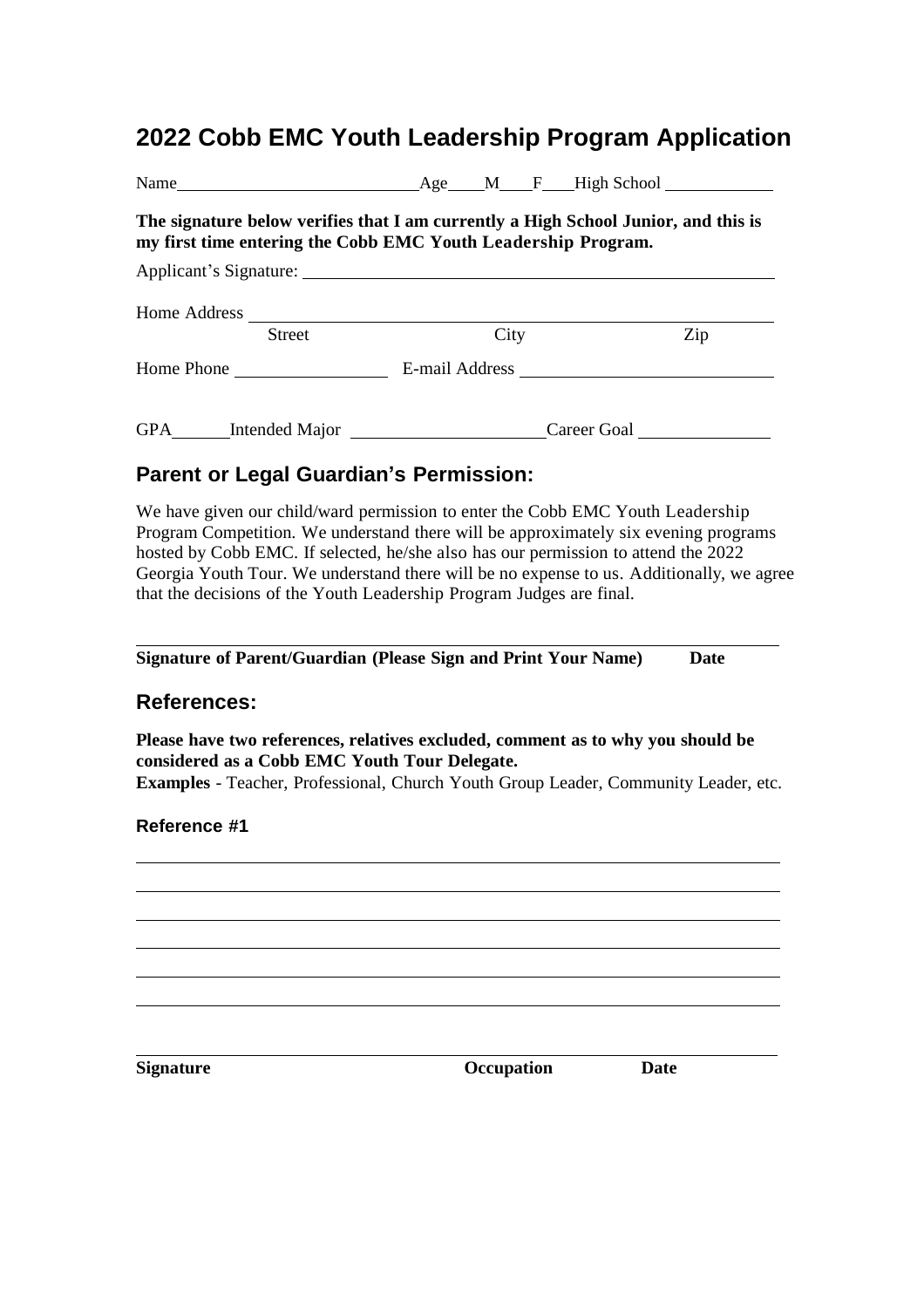**Reference #2**

| <b>Signature</b> | Occupation | <b>Date</b> |
|------------------|------------|-------------|

## **Tell Us More About You:**

**List recent school activities in which you have participated, and any special honors received during your high school attendance, i.e., class officer, drama, music, and athletics. Please include the length of time you participated and any comments.**

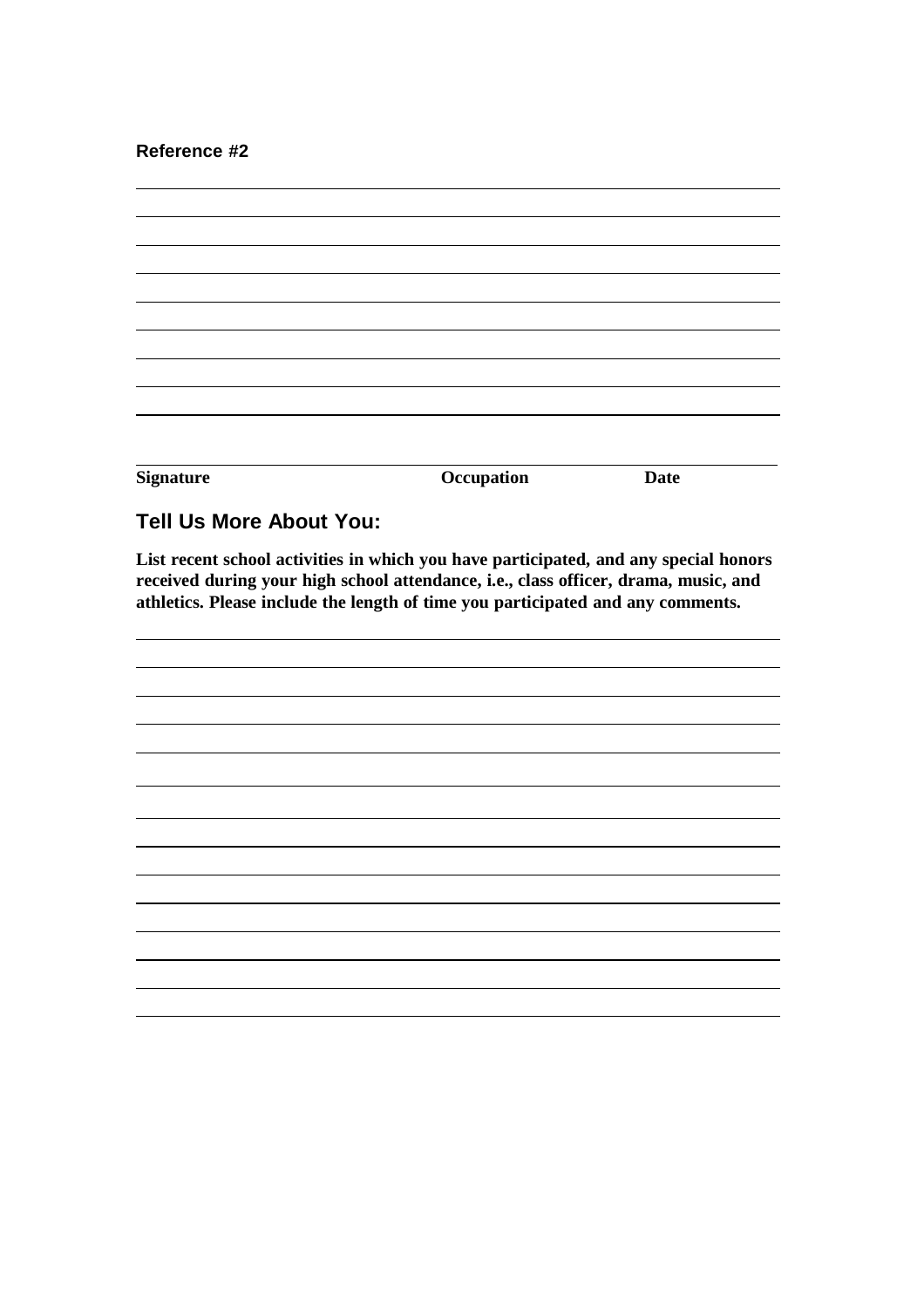**List any extra-curricular activities outside of your school in which you have participated. (4-H, FFA, Scouts BSA, Church or Religious Groups, Community or Service Clubs). Additional pages may be attached.**

**What do you believe is the most important aspect of leadership?**

**"I would like to be part of the Cobb EMC Youth Leadership Program because…"**

**What motivates you to succeed with short and long-range goals?** 

**Applicant's Signature Date**

<u> 1989 - Johann Stoff, amerikansk politiker (d. 1989)</u>